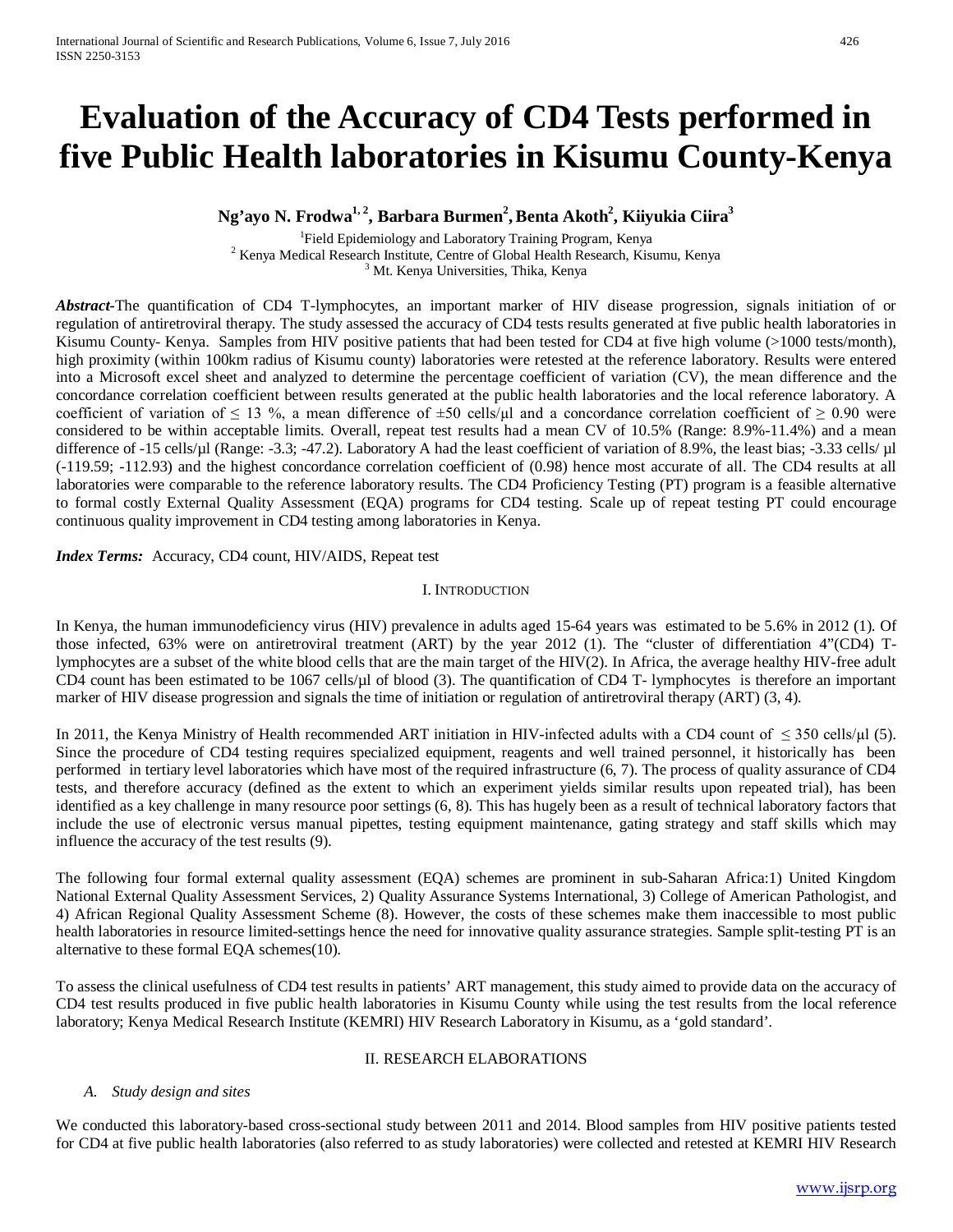Laboratory (also referred to as the Index laboratory) (Figure 1). The study compared test results obtained at each study laboratory with the results of the same samples obtained at the index laboratory; as well the results obtained at all study laboratories with the results of the same samples obtained at the index laboratory. Both the study laboratories and the reference laboratory utilized flow cytometry single platform techniques for their CD4 enumeration; all of the study laboratories utilized the single platform Becton Dickinson (BD) Facscount CD4 machine while the reference laboratory utilized the BD FACScalibur machine for all its testing.

### *B. Definitions*

Accuracy was defined as how similar the results obtained for individual samples at the study laboratories under study were to the results obtained from the index laboratory. The accuracy of these test results pairs were assessed based on three parameters; coefficient of variation, mean difference (bias), and the concordance correlation coefficient (CCC).

The coefficient of variation (CV) is the ratio of the standard deviation to the mean, expressed as a percentage. The bias is the measure of how much a CD4 count that is obtained by the study laboratories differs from the CD4 count obtained by the reference laboratory expressed as cells/ $\mu$ l of whole blood. The concordance correlation coefficient is the measure of agreement of the measurement pairs.

#### *C. Sample collection*

Whole blood samples were used in the study if they were either collected, in an ethylenediaminetetraacetic acid (EDTA) or Becton Dickinson (BD) CD4 stabilization tube, from persons aged 5 years and older, had an accompanying CD4 result from the each of the study laboratories and were within the tube manufacturer's recommended period of collection (48 hours for those collected in EDTA tubes and 7 days for those collected in BD CD4 stabilization tubes). Samples were excluded or rejected if poorly labeled or clotted. Samples from the study laboratories were transported at room temperature by courier or delivered in person to the reference laboratory.

### *D. Sample processing*

All study laboratories were provided with standard operating procedures that entailed performing tests within 48 hours if collected in EDTA tube or within 7days if collected in CD4 Stabilization tube, after drawing the blood specimen, pipetting blood samples accurately and in a reproducible manner using the reverse pipetting technique, incubating all tubes in darkness during staining and using the lyse/no-wash method of testing according to the manufacturer's instructions.

The reference laboratory accordingly retested the samples using the same standard operating procedures and recorded the corresponding results for each study laboratory on the specific samples and results submission form.

#### *E. Data analysis*

The data from the laboratories' test results pairs were entered into a Microsoft Excel sheet and subjected to results' comparison analysis. Bias and limits of agreement (LOA) were calculated using the Bland-Altman method (11). The CV was calculated to assess the extent of dispersion of the results in relation to the mean for each study laboratory and for all the study laboratories combined. The concordance correlation coefficient, to determine the linearity of the results, was calculated through linear regression analysis. Data analysis was conducted using STATA vs.12 statistical software.

#### *F. Ethical considerations*

Approval to conduct this study was granted by the KEMRI Ethical Review Committee (SSC number 2485) and the CDCs Associate Director for Science (ADS). Analysis was conducted according to the Clinical Laboratory Standards Institute (CLSI) measurement procedures for comparison and bias estimation using patient samples; approved guidelines EP09 (12).

#### III. RESULTS

A total of 285 samples from all the five study laboratories were tested. Study laboratories contributed between 40 and 91 samples each.

The median CV of the results was 10.5% with the individual laboratory results ranging from 8.9% to 13.4%. The ranking in accuracy based on the percentage coefficient of variation was: 1 for laboratory A (8.9% CV), 2 for laboratory E (10.1% CV), 3 for laboratory B (10.6% CV), 4 for laboratory D (11.4% CV) and 5 for laboratory C (13.4% CV) (Table 1).

The mean difference (bias) ranged from, -3.3 cells/µl to 13.1 cells/µl. The mean bias for all study laboratories was 15 cells/µl of whole blood. The ranking of the testing laboratories according to bias (and LOA) was: 1 for laboratory A -3.3 cells/µl (-119.6;112.9), 2 for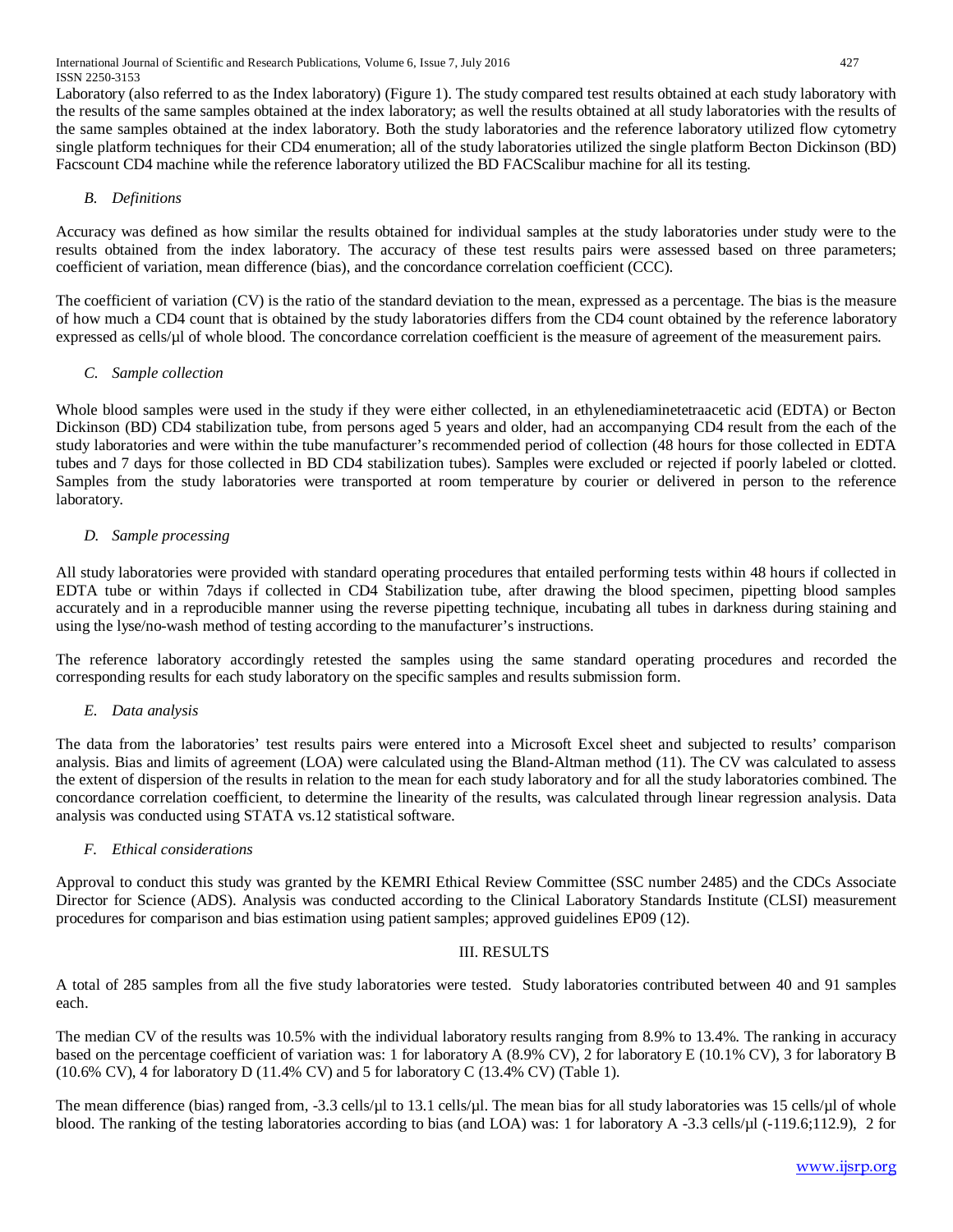laboratory E -4.7 cells/µl (-130.2; 120.8), 3 for laboratory B 13.1 cells/ µl (-99; 125.2); 4 for laboratory C -14.8 cells/µl (178.6- 149.1); and 5 for laboratory D -47.2 cells/µl (-168.5-74.2) (Table 2).

The overall CCC (and 95% CI) was 0.95 (0.94, 0.96). Individual CCCs (and 95% CI) at study laboratories were; Lab A 0.98 (0.96- 0.99), Lab B 0.96 (0.94-0.99), Lab C 0.91 (0.88-0.95), Lab D 0.96 (0.94-0.98), Lab E 0.96 (0.94-0.99). (Figure.2).

#### IV. CONCLUSIONS

The overall results for all of the five laboratories were within the acceptable range of the predefined measures of CD4 accuracy. All the three parameters used to assess accuracy of CD4 results in the study pointed at the accuracy of the study laboratories' results compared to the reference laboratory results. The results of this study strongly suggest that CD4 tests performed by public health laboratories in Kisumu County, Kenya, are comparable to those of the reference laboratory and can therefore be relied upon by clinicians for patients' ART management.

Laboratory A had the least variation in results and therefore was the most accurate according to both percentage coefficient of variation and bias. The laboratory had initiated quality management structures at the time of the study which could be a possible contributor to their good results.

Laboratory C had the most variation in results and therefore was least accurate of the laboratories according to the percentage coefficient of variation and the second last accurate according to bias. Laboratory D had the least accurate results according to bias and the second least accurate according to percentage bias. However all these difference were not clinically significant to alter ART treatment decision making.

Similar to a study by Hutlin et al that found a median inter-laboratory variation of 9.9% coefficient of variation, the CD4 results from all the study laboratories varied from those of the reference laboratory by a median of 10.5% coefficient of variation (13). The mean percent coefficient of variation was within the prescribed CV limit of agreement for the study (defined here as  $\leq 13\%$  CV). The variation in the results was acceptable according to a previous study by Mlawanda et al (14) .

The CCC revealed a strong liner relationship between all result pairs (0.95) (Figure 3). The current finding is consistent with reported results of other previous studies of inter-laboratory inter-method agreement of CD4 results (15).The strong correlation is an indicator of the agreement of the results from the public health testing laboratories to those of the local reference laboratory.

The mean difference (bias) of the result pairs was 15 cells/µl. This bias was within that reported in previous CD4 inter-laboratory measurement studies (15). Bland-Altman analysis revealed that the majority of measurements were within the 95% confidence interval of test result generated. The 5% of outliers across all measurements could be attributed to possible random pipetting errors (16). All the study laboratories utilized manual pipettes; compared to electronic pipettes, manual pipettes usually fail to deliver accurate volumes of samples or reagents unless when used by technicians experienced in reverse pipetting. The equipment maintenance status in the test laboratories could also not be verified (17).

Among the limitations of this study was the unequal contribution of samples by different laboratories to the overall sample size. The spread of data was therefore different across the five testing laboratories, which could have possibly contributed to the high variance in the results of laboratory C, which contributed the highest number of samples to the overall sample size. The laboratories under assessment were at different levels in terms of capacity in quality systems, with some already in the process of undergoing World Health Organization (WHO) step-wise accreditation. The predefined acceptable limits for accuracy were based on available literature, however, actual inter-laboratory or inter-method variability acceptable limits for CD4 testing remain debatable (14).

The study demonstrates that participation in a CD4 repeat Proficiency Testing (PT) program can be useful in monitoring the accuracy of CD4 testing. Conducting repeat testing performed at public health laboratories at a reference laboratory can help in the assessment of staff competency, condition of reagents and equipment. With structured systems in place, the repeat test PT program can be used as an alternative to the formal external quality assessment (EQA) programs for CD4 that are usually not accessible to most public health laboratories. We recommend that the PT program be scaled up to cover all CD4 laboratories in the region in an effort to assure the quality of CD4 testing in public health laboratories in Kenya.

#### ACKNOWLEDGMENT

Our special appreciation to the Director KEMRI for allowing the study to be conducted within the KEMRI –CGHR center; we also thank the KEMRI HIV Implementation Science Services (HISS) Laboratory program for the financing of all the laboratory testing work for this study. We thank all the staff of the participating laboratories, Felix Humwa from the Kenya Medical Research Institute (KEMRI), for his help in conducting this study. My sincere gratitude to the Field Epidemiology and Laboratory Training Program (FELTP) faculty for their mentorship in the development of this work.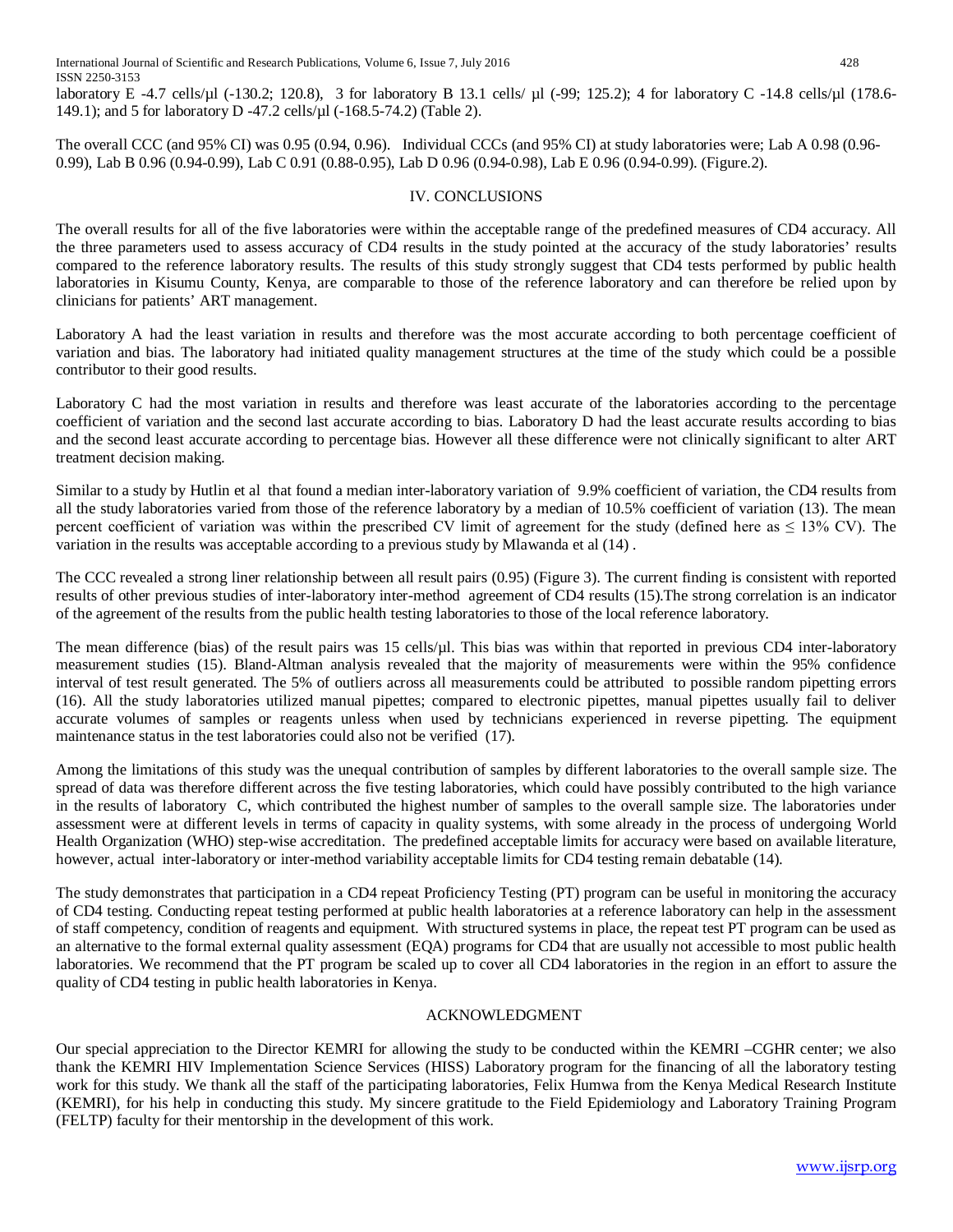#### **REFERENCES**

**1. National AIDS and STI Control Programme MoH, Kenya. Kenya AIDS Indicator Survey 2012: Preliminary Report. 2013.**

**2. Judie B. Alimonti B, T. B., R., K. Fowke Mechanisms of CD4+ T lymphocyte cell death in human immunodeficiency virus infection and AIDS. Journal of General Virology,. 2003; 84:1649-61.**

**3. Fauci AS. HIV and AIDS: 20 years of science. Nat Med. 2003 Jul;9(7):839-43.**

**4. Mboto CI, Davies-Russell A, Fielder M, et al. CD4+ lymphocyte values and trends in individuals infected with human immunodeficiency virus and/or co-infected with hepatitis C virus in the Gambia. Afr Health Sci. 2009 Sep;9(3):130-6.**

**5. National AIDS and STI Control Programme MoH, Kenya.. Guidelines for antiretroviral therapy in Kenya 4th Edition. 2011:33.**

**6. Peter T, Badrichani A, Wu E, , et al. Challenges in implementing CD4 testing in resource-limited settings. Cytometry B Clin Cytom. 2008;74 Suppl 1:S123-30.**

**7. Marinucci F, Medina-Moreno S, Paterniti AD,et al. Decentralization of CD4 testing in resource-limited settings: 7 years of experience in six African countries. Cytometry A. 2011 May;79(5):368-74.**

**8. Westerman E L. A Quality management systems approach for CD4 testing in resource-poor settings. American Journal of Clinical Pathology. 2010;134:556-67.**

**9. Matthew Helbert LW. Optimising measurement of CD4 lymphocyte counts. Immunology. 2012:166-73.**

**10. Thakar KPMR. CD4+ T cell count as a tool to monitor HIV progression &**

**anti-retroviral therapy. Indian J Med Res. 2005;121:539-49.**

**11. Bland JMA, D.G Statistical methods for assessing agreement between two methods of clinical measurement. Lancet. 1986;1:307-10.**

**12. CLSI. Measurement procedure comparison and bias estimation using patient samples; Approved Guideline-EP09. 2013.**

**13. Hultin LE CM, Jamieson BD, O'Gorman MR, et al. Comparrison of interlaboratory variation in absolute T-cell counts by single platform and optimized dual platform methods. Cytometry B Clinical Cytometry. 2010 May;78(3):194-200.**

**14. Mlawanda GR, Paul; Miot, Jacqui. et al. Inter- and intra-laboratory variability of CD4 cell counts in Swaziland. Southern African Journal of HIV Medicine. 2012;13(2):59-63.**

**15. Wade D DP, Daneau G, Camara M, et al. CD4 T-Cell enumeration in a field setting: evaluation of CyFlow counter using the CD4 easy count kitdry and Pima CD4 systems. PLoS ONE. 2013;8(9).**

**16. Scott LE, Glencross DK. Monitoring reproducibility of single analysis, single platform CD4 cell counts in a high volume, low resource laboratory setting using sequential bead count rates. Cytometry B Clin Cytom. 2005 Sep;67(1):31-2.**

**17. Deborah K. Glencross GJ, Lindi M. C et al. Large-scale affordable PanLeucogated CD4 testing with proactive internal and external quality assessment: in support of the South African national comprehensive care, treatment and management programme for HIV and AIDS. Cytometry Part B (Clinical Cytometry). 2008;74B:40-51.**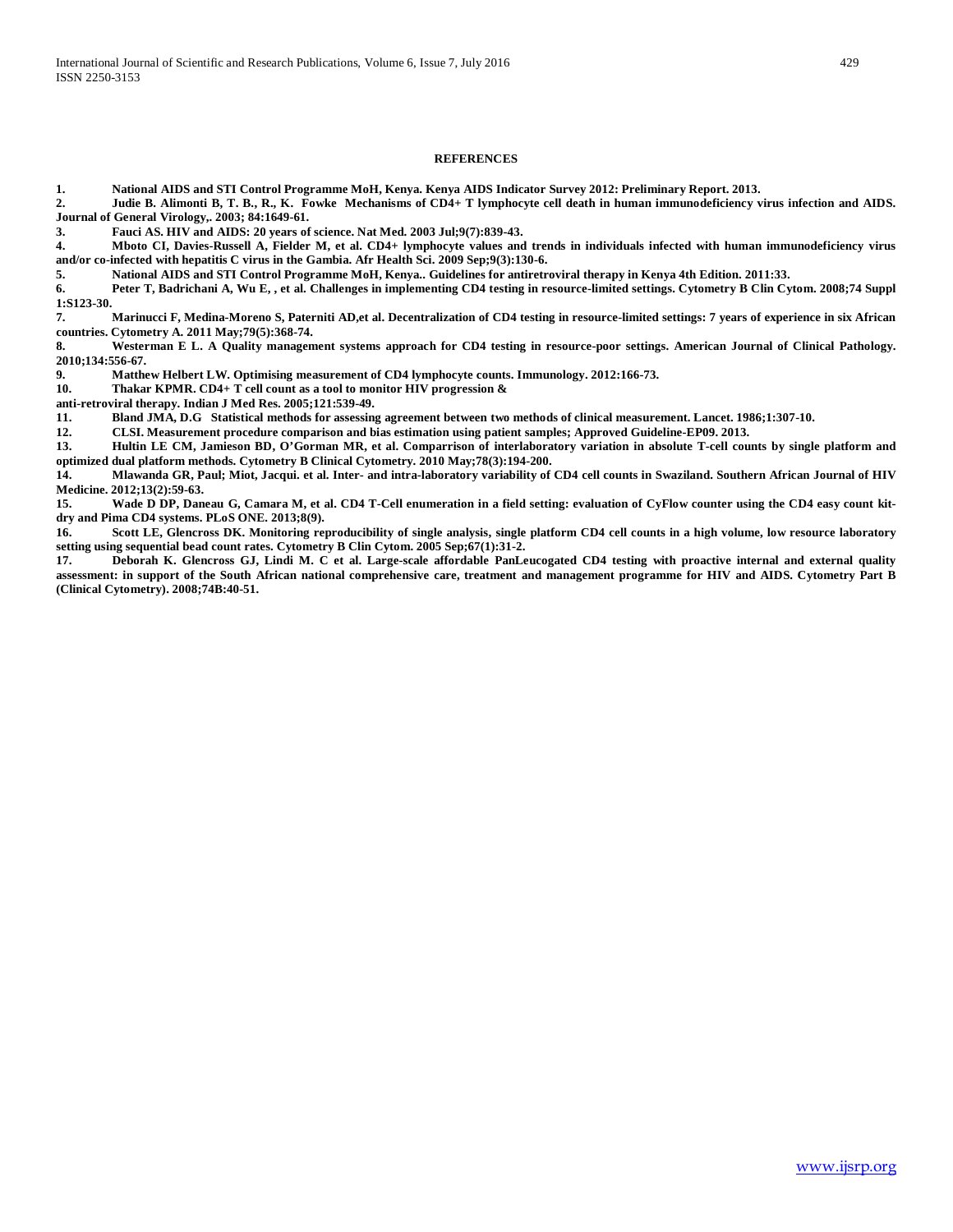#### AUTHORS

First Author: Ng'ayo Navies Newton Frodwa, Bsc (Biotechnology),Assistant Research Officer, Field Epidemiology and Laboratory Training Program (Kenya), Kenya Medical Research Institute-Center of Global Health Research, [nngayo@yahoo.co.uk](mailto:nngayo@yahoo.co.uk)

Second Author: Dr. Barbara Burmen, MBChB, MPH, Ph.D, Operations Research Coordinator, Kenya Medical Research Institute, HIV Implementation Sciences and Services, [drburmen@gmail.com](mailto:drburmen@gmail.com)

Third Author:Benta Akoth, BSC in Medical Laboratory Science,Senior Laboratory Technologist, Kenya Medical Research Institute, [bakoth@kemricdc.org](mailto:bakoth@kemricdc.org)

Fourth Author:Kiiyukia Ciira,BSc Botany, Ph.D Medical Microbiology and Bacteriology, College of Health Sciences, Mt Kenya University, [kciira@gmail.com](mailto:kciira@gmail.com)

Corresponding Author:

Ng'ayo Navies Newton Frodwa,BSc (Biotechnology), MscS,Email: [nngayo@yahoo.co.uk](mailto:nngayo@yahoo.co.uk) Telephone: +254724362598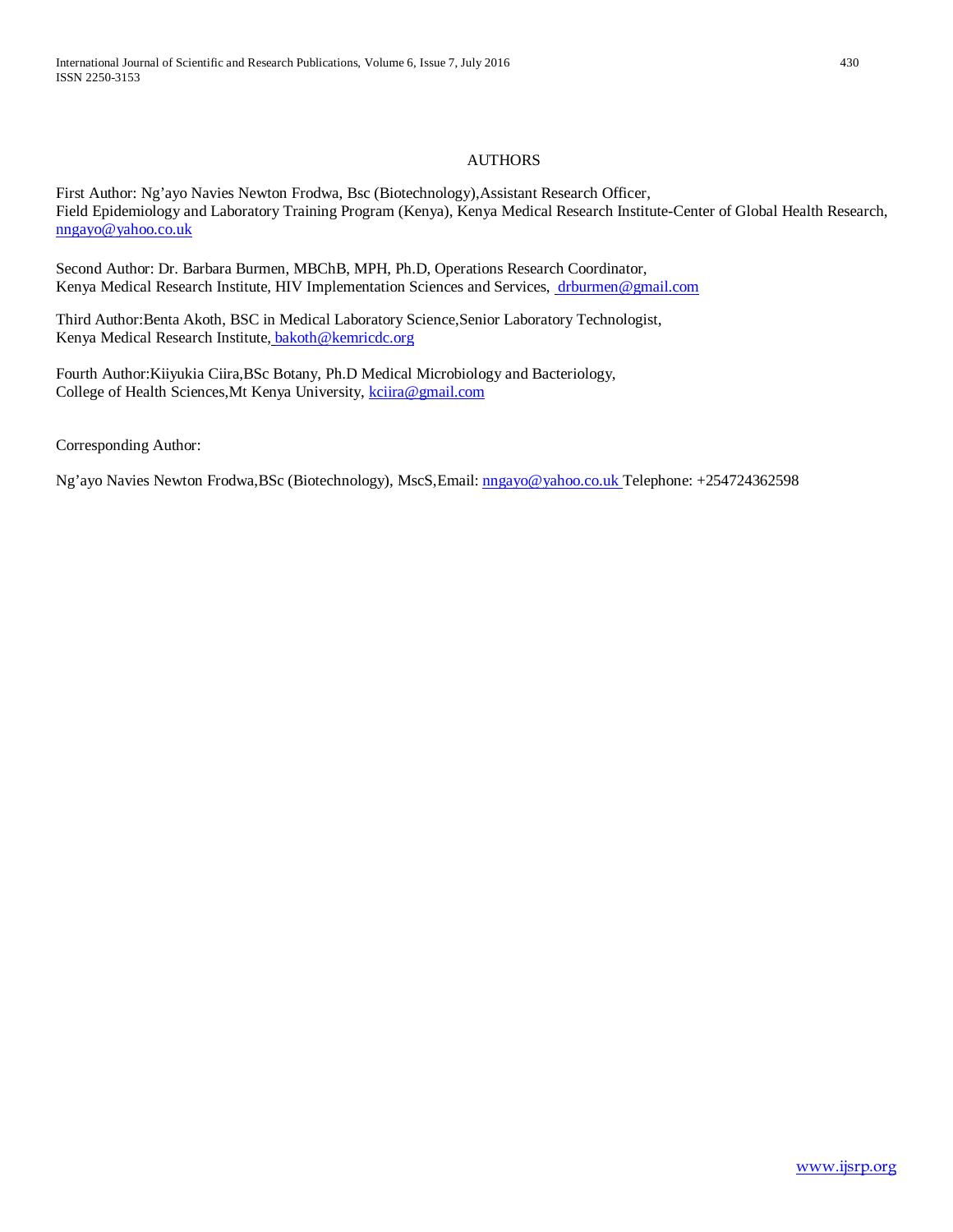

**Figure 1: Map of Kenya highlighting Kisumu County and identifying the approximate location of the study laboratories in 2014**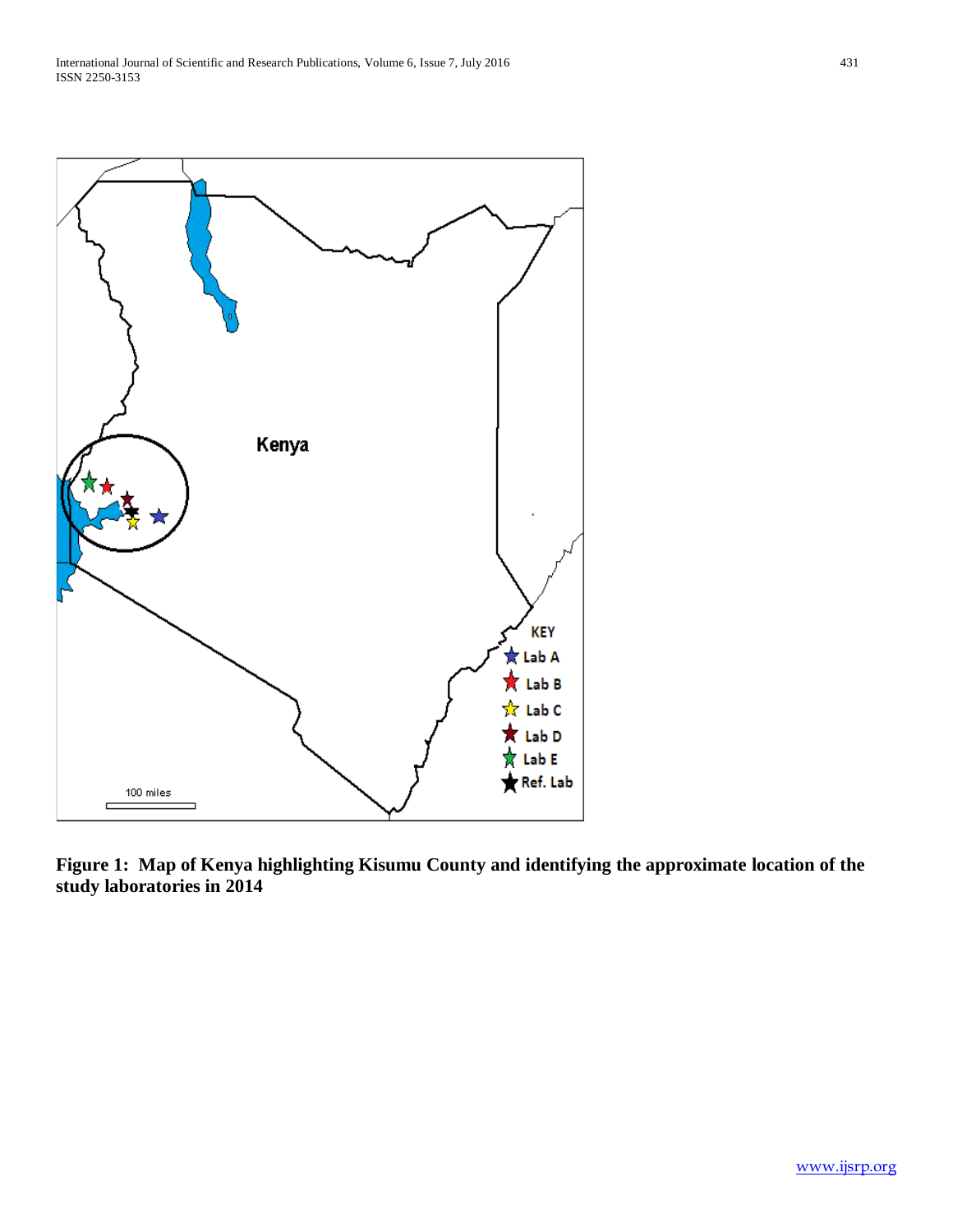



**Figure 2: Difference plot of the CD4 results of the five public health laboratories versus the results of the reference laboratory in Kisumu 2011- 2014**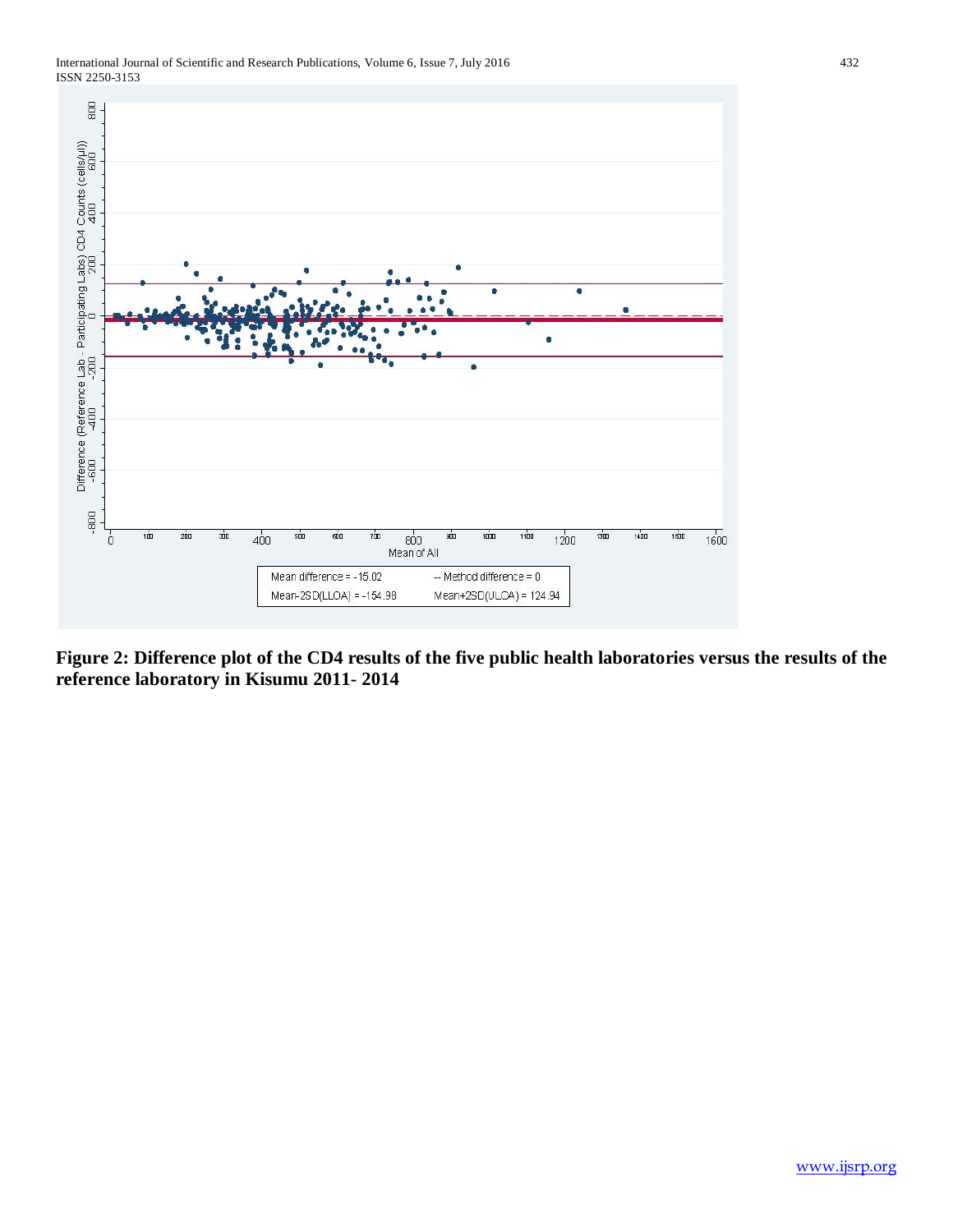International Journal of Scientific and Research Publications, Volume 6, Issue 7, July 2016 433 ISSN 2250-3153



**Figure 3: A scatter plot of the CD4 results of the five public health laboratories versus the results of the reference laboratory Kisumu 2011-2014**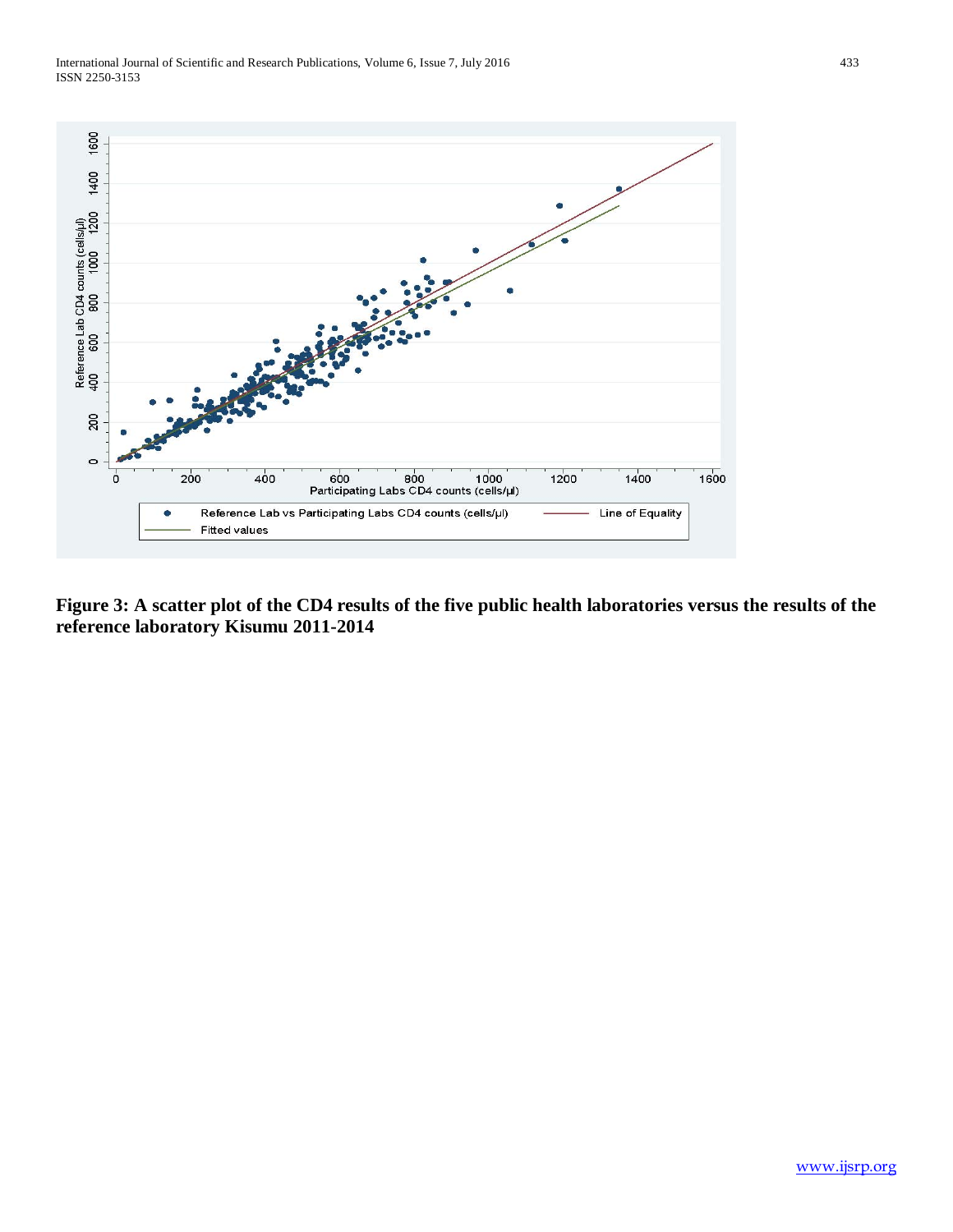| Table 1: Individual performance in CD4 testing by individual five public health laboratories according to |
|-----------------------------------------------------------------------------------------------------------|
| Percentage Coefficient of Variation of results, Kisumu 2011-2014                                          |

| <b>Laboratory Identity</b> | <b>Number of samples</b> | $(CV)*\%$ | Rank           |
|----------------------------|--------------------------|-----------|----------------|
| A                          | 45                       | 8.9       |                |
| B                          | 40                       | 10.6      | 3              |
| $\mathcal{C}$              | 91                       | 13.4      | 5              |
| D                          | 66                       | 11.4      | $\overline{4}$ |
| E                          | 43                       | 10.1      | $\overline{2}$ |
| Median                     |                          | 10.5      | N/A            |
| Mean                       |                          | 10.9      | N/A            |